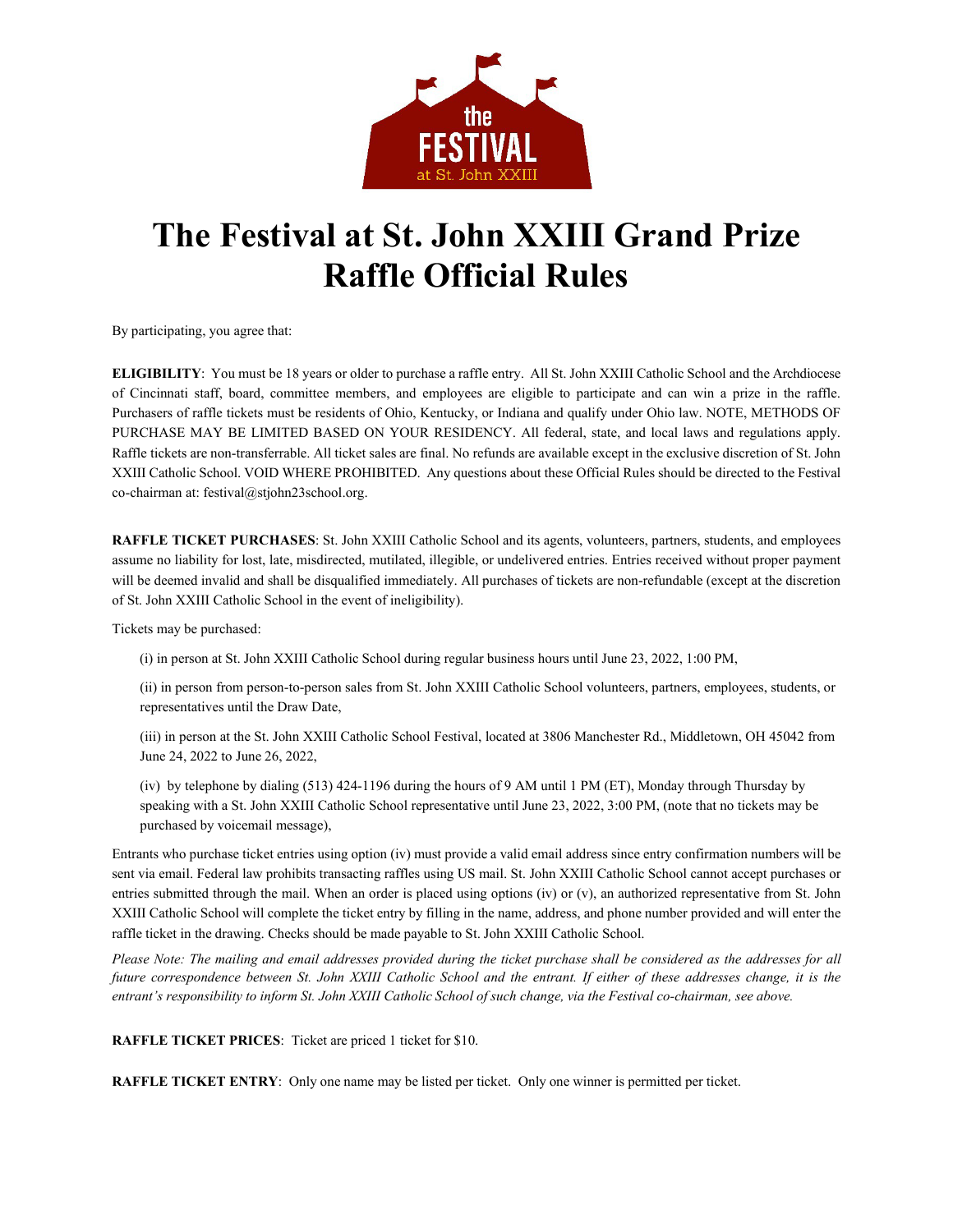**GRAND PRIZE DRAWING**: The Grand Prize draw date is on June 26, 2022 beginning at approximately 7:30 PM (ET) at the Festival at St. John XXIII, located at 3806 Manchester Rd., Middletown, OH 45042. Ticket sales shall cease at that time. In this raffle, ten (10) tickets will be drawn from the raffle to try and open a locked door. The holders of those ten (10) tickets may be referred to as the "winners". The winners will be contacted using the telephone number provided at purchase and offered the opportunity to attend the event and key to unlock the door. At approximately 9:00 PM (ET), ten (10) keys will be distributed to the ten (10) winners to try and open a locked door; in the order the tickets were drawn. Only one key will open the door. Each winner will try his/her key in the lock, one at a time, starting with the winner whose tickets was drawn first; finishing with the winner whose ticket was drawn tenth. Once the door is unlocked, that winner is considered the winner of the Grand Prize of the drawing. Winners who are not present to try to open the locked door will have a Festival volunteer appointed to take their place for this event. Each ticket will be entered separately in the drawing. Each ticket has a separate and equal chance of winning the prize. Previously drawn winning tickets, except for the Early Bird ticket winners, are no longer eligible for further prizes; however, a single entrant may purchase multiple tickets and each ticket shall be separately entered and separately eligible for winning.

**GRAND PRIZE**: The prize winner will have fifteen (15) business days from the Draw Date to make arrangement for the pick-up or delivery of their prize from St. John XXIII Catholic School, 3806 Manchester Rd., Middletown, OH 45042. The Grand Prize (to be awarded to the winner whose key opens the locked door) shall be the \$10,000. The nine (9) subsequent prizes (to be awarded to each of the remaining winners whose keys do not open the locked door) shall be \$100 cash. The winners will be solely responsible for any taxes, fees, or other costs, if any, generated because of his/her winning this raffle and should consult a tax advisor.

**NOTIFICATION OF WINNERS:** Winners need not be present to win. Winners will be notified by phone of the required procedures to claim the prize. Winners' names will be posted at [http://stjohn23school.org w](http://stjohn23school.org/)ithin five (5) business days after the Draw Date. Winners may have up to fifteen (15) business days of the Draw Date to finalize the process of acquiring the prize. Winners' name and location by city or town and photo may be printed in select media and at [http://stjohn23school.org](http://stjohn23school.org/) and in news releases and other publicity for and from St. John XXIII Catholic School. If the winner is unable to be contacted or located after a period of sixty (60) days from the Draw Date, the prize will be donated to St. John XXIII Catholic School. Three (3) attempts will be made to contact the winning entry via phone, email, or registered mail at the contact information provided by the entry purchaser. To claim a prize, a ticket stub or emailed confirmation number together with a photo ID may be required.

**TAXES AND IRS RULES**: Winners are responsible for any and all federal, state, and local income or excise taxes, fees, assessments, and like charges associated with the prize. Winners will be responsible for all costs associated with retrieval and/or delivery of their prize. The cost of the raffle ticket is not tax deductible. Please consult your tax advisor with any questions.

**WAIVER AND LIMITATIONS OF LIABILITY:** Entrants, by participating (and winners, by accepting the prize) release St. John XXIII Catholic School, the Archbishop of Cincinnati, and each of their respective agents, staff, employees, volunteers, members, and independent contractors and each of their respective officers, directors, partners, employees, and agents (including advertising and promotion agencies) (collectively, the "Released Parties") from any and all liability with respect to participation in the promotion and possession or use of the prize awarded. Entrants will not hold the Released Parties responsible or liable for any or all accidents, theft, or damages resulting by their participation in this event. Entrants further agree that they did not receive any representations, warranties, or guarantees, express or implied, in fact or in law, relative to any prize. By purchasing a ticket, the entrant acknowledges and agrees to be bound by these rules and regulations. Any liabilities shall be limited to the price paid for ticket purchases and, in the event of any dispute; St. John XXIII Catholic School's decision shall be final.

**RELEASE:** Entrants, by participating, agree to allow St. John XXIII Catholic School and its media and advertising partners to use their name, photos, videotape, likeness, and statements in promotional material without compensation. St. John XXIII Catholic School will not share other personal information from entries with other organizations.

**RULES:** These Official Rules and the Raffle conducted pursuant thereto shall be construed and enforced in accordance with the laws of the State of Ohio. These Official Rules may not be waived, modified, or supplemented except in writing by St. John XXIII